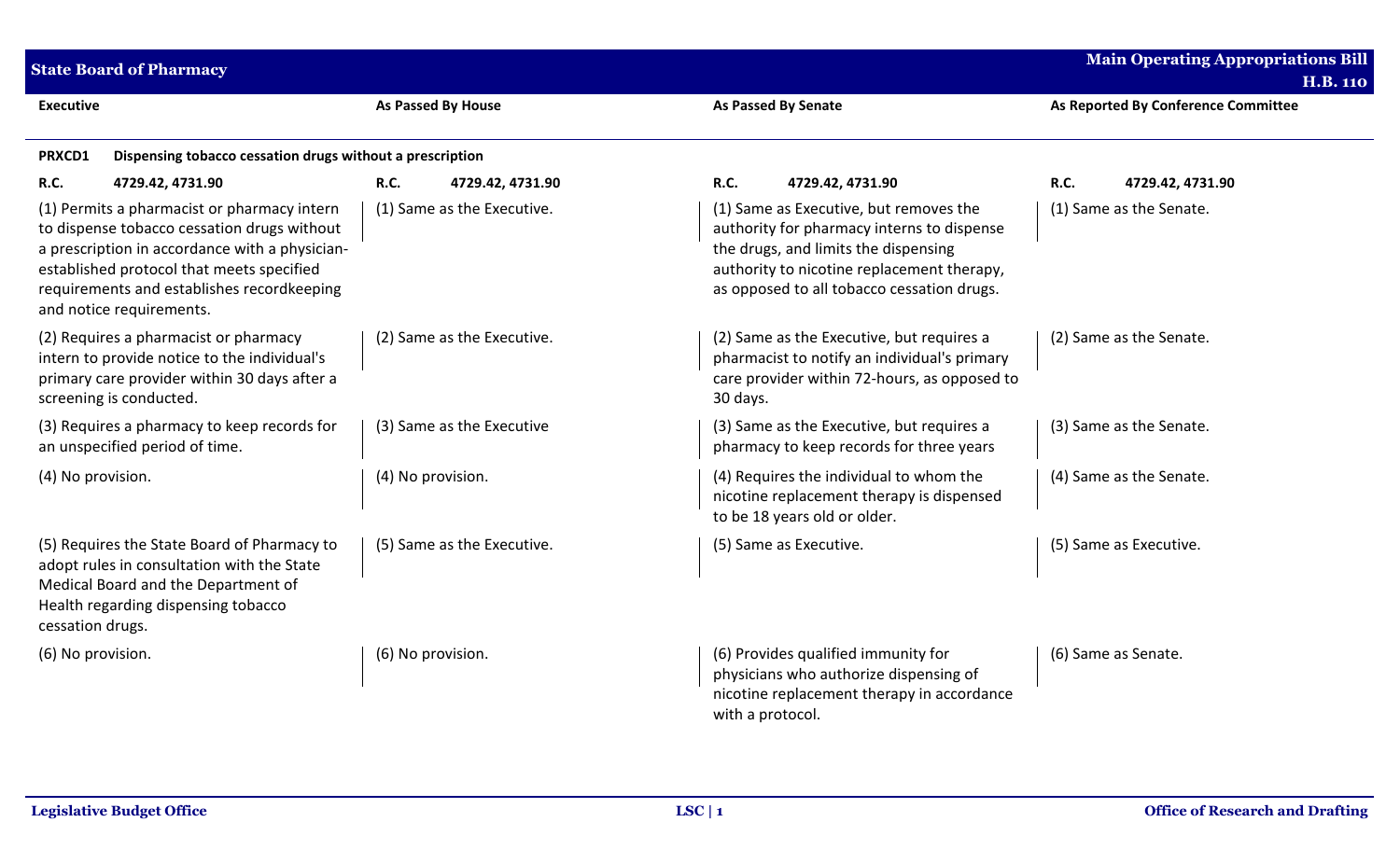| <b>State Board of Pharmacy</b>                                                     | <b>Main Operating Appropriations Bill</b>    |                                              |                                              |
|------------------------------------------------------------------------------------|----------------------------------------------|----------------------------------------------|----------------------------------------------|
|                                                                                    |                                              |                                              | <b>H.B. 110</b>                              |
| <b>Executive</b>                                                                   | As Passed By House                           | As Passed By Senate                          | As Reported By Conference Committee          |
|                                                                                    |                                              |                                              |                                              |
| Fiscal effect: Potential increase in                                               | <b>Fiscal effect: Same as the Executive.</b> | <b>Fiscal effect: Same as the Executive.</b> | <b>Fiscal effect: Same as the Executive.</b> |
| administrative expenses for the State Board<br>of Pharmacy to promulgate rules and |                                              |                                              |                                              |
| regulate additional pharmacist and                                                 |                                              |                                              |                                              |
| pharmacy intern duties.                                                            |                                              |                                              |                                              |
|                                                                                    |                                              |                                              |                                              |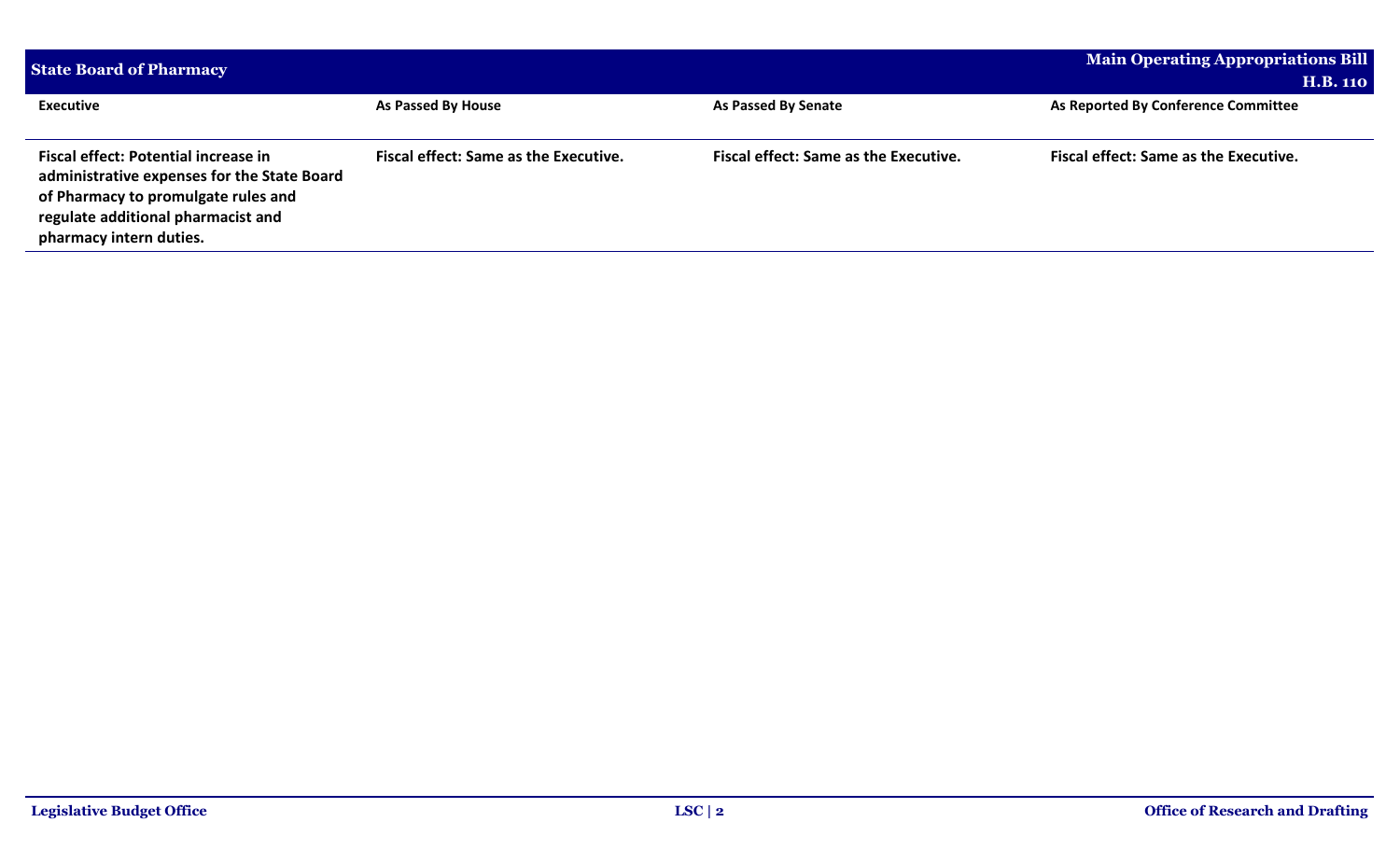| <b>State Board of Pharmacy</b>   |                                                                                      |                                                                                                                                                                                            |                                                                                                                                                                                                                                                                                                                |                                     | <b>Main Operating Appropriations Bill</b><br><b>H.B. 110</b>                                                            |  |
|----------------------------------|--------------------------------------------------------------------------------------|--------------------------------------------------------------------------------------------------------------------------------------------------------------------------------------------|----------------------------------------------------------------------------------------------------------------------------------------------------------------------------------------------------------------------------------------------------------------------------------------------------------------|-------------------------------------|-------------------------------------------------------------------------------------------------------------------------|--|
| <b>Executive</b>                 | As Passed By House                                                                   | <b>As Passed By Senate</b>                                                                                                                                                                 |                                                                                                                                                                                                                                                                                                                | As Reported By Conference Committee |                                                                                                                         |  |
|                                  | DOHCD50 Drug overdose fatality review committees; suicide fatality review committees |                                                                                                                                                                                            |                                                                                                                                                                                                                                                                                                                |                                     |                                                                                                                         |  |
|                                  |                                                                                      | R.C.                                                                                                                                                                                       | 121.22, 307.631-307.639, 307.641-<br>307.649, 307.6410, 2151.421,<br>3701.0410, 3701.0411, 4729.80,<br>4729.86, 4731.22                                                                                                                                                                                        | <b>R.C.</b>                         | 121.22, 307.631-307.639, 307.641-<br>307.649, 307.6410, 2151.421,<br>3701.0410, 3701.0411, 4729.80,<br>4729.86, 4731.22 |  |
| No provision.                    | No provision.                                                                        |                                                                                                                                                                                            | Authorizes the establishment of both of the<br>following to review drug overdose and<br>opioid-involved deaths or suicide deaths<br>occurring in the county or region: (1) county<br>or regional drug overdose fatality review<br>committees and (2) county or regional<br>suicide fatality review committees. |                                     | Same as the Senate.                                                                                                     |  |
| No provision.                    | No provision.                                                                        | Authorizes the establishment of a hybrid<br>committee rather than two separate<br>committees in order to review the deaths.                                                                |                                                                                                                                                                                                                                                                                                                |                                     | Same as the Senate.                                                                                                     |  |
| No provision.                    | No provision.                                                                        | Requires each review committee that is<br>established to collect certain information<br>concerning the deaths, review the<br>information, and submit annual reports to<br>ODH.             |                                                                                                                                                                                                                                                                                                                |                                     | Same as the Senate.                                                                                                     |  |
| No provision.                    | No provision.                                                                        | Requires specified individuals or entities that<br>provided services to a person whose death is<br>reviewed by a committee to submit<br>summary sheets of information to the<br>committee. |                                                                                                                                                                                                                                                                                                                | Same as the Senate.                 |                                                                                                                         |  |
| No provision.                    | No provision.                                                                        |                                                                                                                                                                                            | Provides that records presented to a review<br>committee, statements made by committee<br>members, committee work products, and<br>data submitted to ODH, other than annual<br>reports, are confidential and to be used by                                                                                     |                                     | Same as the Senate.                                                                                                     |  |
| <b>Legislative Budget Office</b> |                                                                                      | LSC   3                                                                                                                                                                                    |                                                                                                                                                                                                                                                                                                                |                                     | <b>Office of Research and Drafting</b>                                                                                  |  |